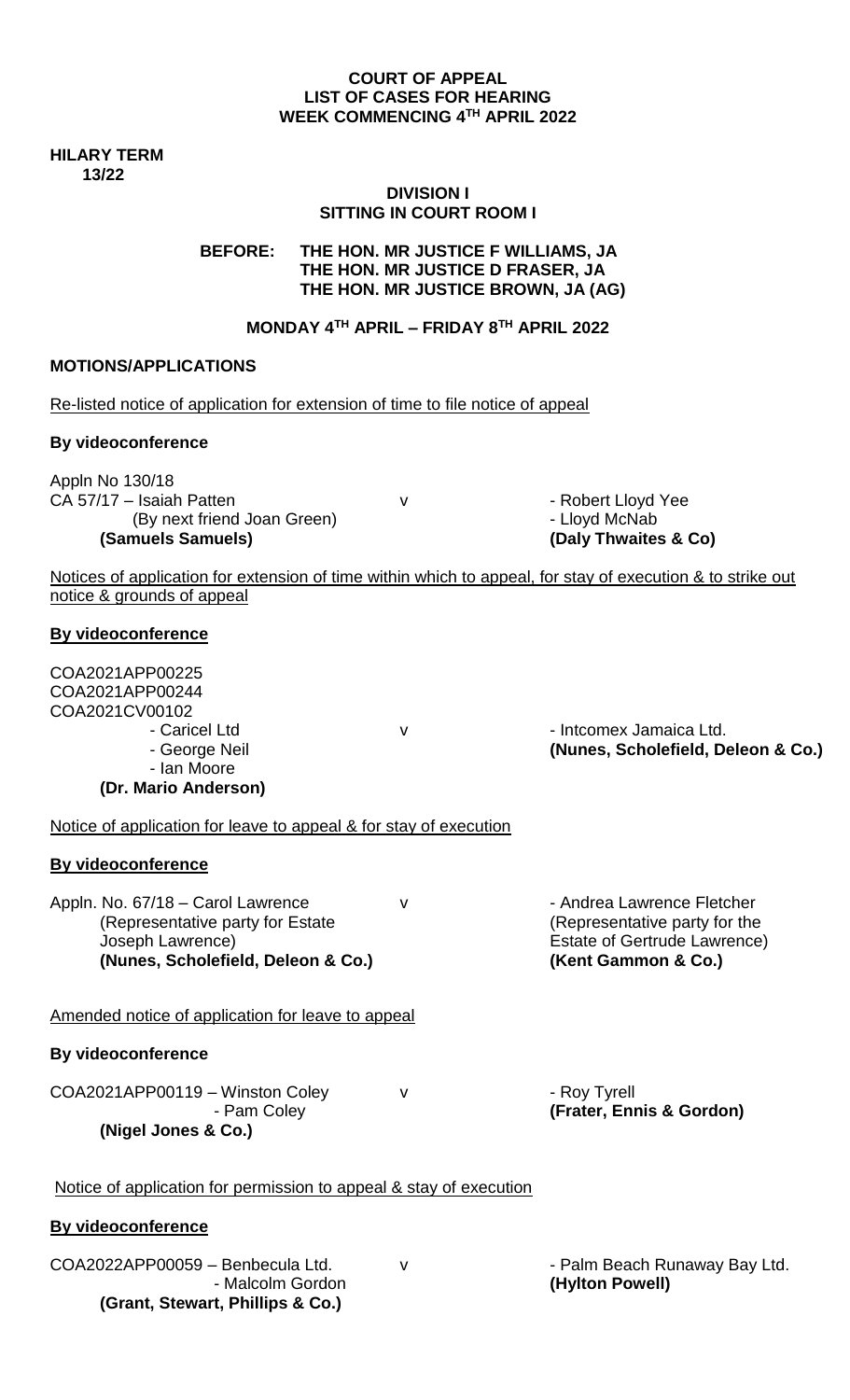Notice of application to strike out appeal for want of prosecution

| By videoconference                                                                               |   |                                                                                           |  |  |  |  |
|--------------------------------------------------------------------------------------------------|---|-------------------------------------------------------------------------------------------|--|--|--|--|
| COA2021APP00146<br>CA 15/17 - CVM Television Ltd.<br>(Hart, Muirhead, Fatta)                     | v | - Television Jamaica Ltd.<br>(Henlin, Gibson, Henlin)                                     |  |  |  |  |
| <b>MATTERS REFERRED TO THE COURT</b>                                                             |   |                                                                                           |  |  |  |  |
| FRIDAY 8TH APRIL 2022                                                                            |   |                                                                                           |  |  |  |  |
| <b>By videoconference</b>                                                                        |   |                                                                                           |  |  |  |  |
| $SCCA$ 17/04 – J & J Garage Ltd.<br>- Dennis Woodbine<br>(Joseph Jarrett & Co.)                  | v | - Sylvester Grandison<br>(Dr. Diana Harrison)                                             |  |  |  |  |
| <b>By videoconference</b>                                                                        |   |                                                                                           |  |  |  |  |
| SCCA 26/04 - Errol Lawrence<br>- Gem Gray                                                        | v | - The Commissioner of Police<br>- The Attorney General<br>(Director of State Proceedings) |  |  |  |  |
| <b>By videoconference</b>                                                                        |   |                                                                                           |  |  |  |  |
| CA 90/05 - Stanford Ellis                                                                        | V | N F Barnes Construction &<br><b>Equipment Limited</b><br>(Nunes Scholefield Deleon & Co)  |  |  |  |  |
| <b>By videoconference</b>                                                                        |   |                                                                                           |  |  |  |  |
| SCCA 135/05 - Daphne Thompson<br>- Administrator General of Ja.<br>(Pamela Shoucair Gayle & Co.) | v | - Joseph Murray<br>(Taylor, Deacon & James)                                               |  |  |  |  |

# **DIVISION II**

# **SITTING IN COURT ROOM II**

**BEFORE: THE HON. MISS JUSTICE P WILLIAMS, JA THE HON. MISS JUSTICE SIMMONS, JA THE HON. MRS JUSTICE HARRIS, JA**

# **MONDAY 4TH APRIL – FRIDAY 8TH APRIL 2022**

# **MOTIONS/APPLICATIONS**

Notice of application to strike out appellants notice of appeal

# **By videoconference**

COA2020APP00069 CA 47/14 - The Attorney General of Ja v Fand CA 47/14 - The Attorney General of Ja v Francesco V Francesco CA - The Commissioner of Custom **(Nigel Jones & Co.) (Director of State Proceedings)**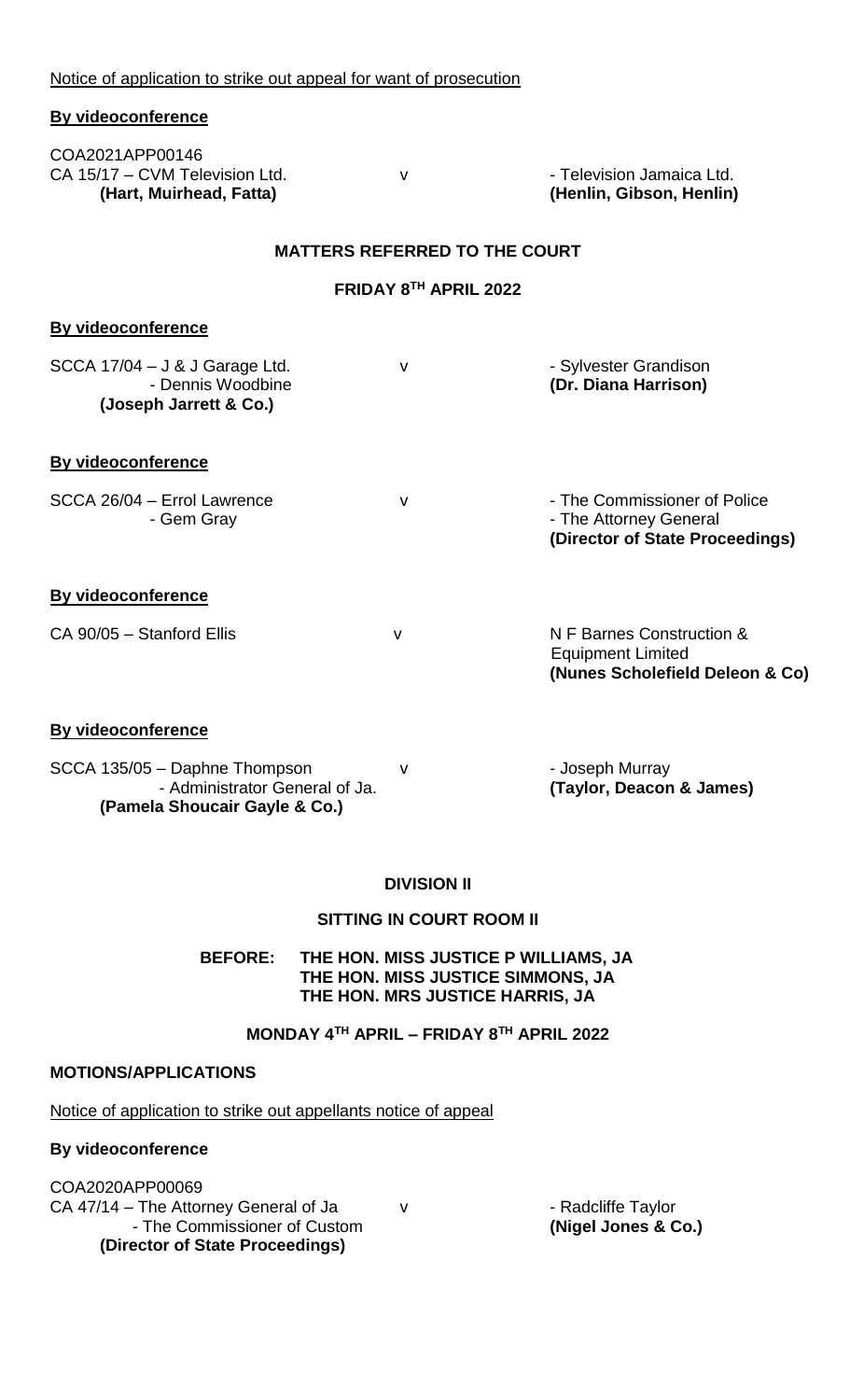| <b>SUPREME COURT CRIMINAL</b>                                                                                                                                                                                                         |              |                                                                                                     |
|---------------------------------------------------------------------------------------------------------------------------------------------------------------------------------------------------------------------------------------|--------------|-----------------------------------------------------------------------------------------------------|
| Application for leave to appeal                                                                                                                                                                                                       |              |                                                                                                     |
| <b>By videoconference</b>                                                                                                                                                                                                             |              |                                                                                                     |
| COA2019CR00014<br>- Kemar James<br>(Dalton Reid)                                                                                                                                                                                      | $\mathsf{V}$ | - Murder                                                                                            |
| <b>SUPREME COURT CIVIL APPEALS</b>                                                                                                                                                                                                    |              |                                                                                                     |
| <b>By videoconference</b>                                                                                                                                                                                                             |              |                                                                                                     |
| COA2021CV00036<br>- Raldo Henry<br>- Erold Henry<br>(Townsend, Whyte & Porter)                                                                                                                                                        | $\mathsf{V}$ | - Winsome Patricia Carty Edwards<br>- Janielle Edwards<br>- Jason Gilpin<br>(Archer Cummings & Co.) |
| Procedural appeal for consideration on paper                                                                                                                                                                                          |              |                                                                                                     |
| COA2021CV00063 - Christopher Dunkley<br>(Phillipson Partners)                                                                                                                                                                         | $\mathsf{V}$ | - Guardian Life Ltd.<br>(Hylton Powell)                                                             |
| Procedural appeal for consideration on paper                                                                                                                                                                                          |              |                                                                                                     |
| COA2021CV00115 - Mattino Limited<br>(Charles E Piper & Associates)                                                                                                                                                                    | ۷            | - Jodi Barrow<br>(DunnCox)<br>- Leiza Munn-Blakely<br>(Tavares Finson Adams)                        |
| <b>PARISH COURT CRIMINAL APPEAL</b>                                                                                                                                                                                                   |              |                                                                                                     |
| On Bail                                                                                                                                                                                                                               |              |                                                                                                     |
| COA2021PCCR00005<br>- Seymour Cole                                                                                                                                                                                                    | v R          | - Indecent assault                                                                                  |
|                                                                                                                                                                                                                                       |              | BEFORE THE HONOURABLE MISS JUSTICE STRAW, JA ON MONDAY 4TH APRIL 2022.                              |
| Further case management conference                                                                                                                                                                                                    |              |                                                                                                     |
| 2:00 PM - By teleconference                                                                                                                                                                                                           |              |                                                                                                     |
| SCCA 1/04 - Beverley Hills Citizens Association v<br><b>Benevolent Society</b><br>- Neville Blythe<br>- Pauline Bowla<br>- Lucien Rattray<br>- James Chisholm<br>- Salome Morrison<br>- Dr. Tony Jackson<br>- Carol Constantine Hinds |              | - Selective Homes Developments Ltd<br>(Nadine Lawson)                                               |

- Leopold Fong-Yee

- Earl Reid **(Rose Bennett-Cooper)**